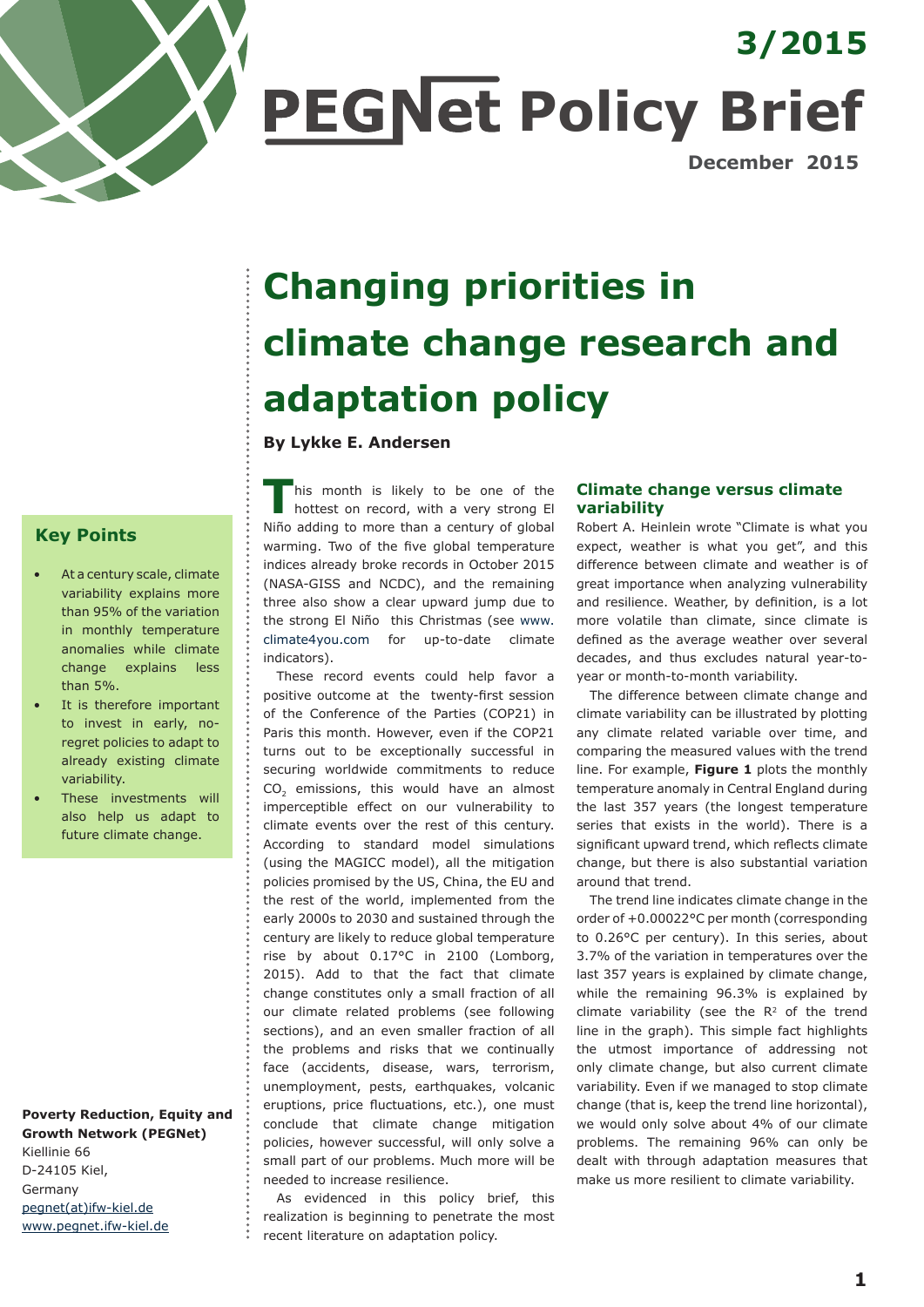<span id="page-1-0"></span>

**Figure 1: Monthly temperature anomalies in Central England, January 1659 – September 2015 (compared to average temperature for each month during the whole period**Climate variability



**Sources:** Authors' elaboration based on data from the **[MetOffice](http://www.metoffice.gov.uk/hadobs/hadcet/data/download.html)**

#### **Most damaging extreme climate events**

While extreme climate events have already resulted in severe damages, global climate models indicate that at least some of these events are expected to increase in the future due to climate change. Extreme climate events can be classified into five main categories:

- Extreme heat
- Extreme cold
- **Extreme rainfall**
- Extreme lack of rain
- Extreme winds

While the relative importance of these categories differs from place to place, extreme winds appear to be the leading cause of deaths and damage to physical infrastructure globally. **Table 1** shows that between 1980 and 2014, tropical cyclones were responsible for about half of the value of climate related losses caused by damage to private and public physical assets in the United States. This was followed in importance by droughts and severe storms (NCDC, 2015).

Tropical cyclones also cause the most human fatalities, with the five most lethal ones in recorded history being: 1) Bangladesh, 1970, 500 thousand deaths; 2) Bangladesh and India, 1737, 300 thousand deaths; 3) Vietnam, 1881, 300 thousand deaths; 4) India, 1839, 300 thousand deaths; and 5) Bangladesh, 1584, 200 thousand deaths (see http://www. wunderground.com/hurricane/deadlyworld. asp?MR=1).

On the one hand, the vulnerability of

countries depends on the type and frequency of extreme weather events which they are exposed to. But, on the other hand, and even more so, it also depends on local capacities to deal with such events (i.e. early warning, disaster response capacities). For example, while Bangladesh is hit by only about 1 percent of the world's total tropical storms, this very vulnerable, low-lying country has experienced more than half of all deaths from tropical cyclones in recorded history (Ali, 1999).

In terms of cyclones, the most fatal decade was 1970-1979, when Bangladesh was first hit by a Category-3 cyclone that killed close to 500 thousand people in November of 1970. Five years later, China was hit by the typhoon Nina, which caused the Benquiao Dam to collapse, triggering a cascade of dam failures downstream and a total death toll of about 200 thousand.

With more and more people living in coastal areas exposed to tropical cyclones, both economic and human losses are likely to keep increasing, unless we vastly improve the quality of construction, and the systems of early warning and disaster response. The experience from Bangladesh indicates that general economic progress, combined with effective warning systems and well-planned disaster responses can dramatically reduce the loss of life (see **[Box 1](#page-2-0)**). Such efforts to reduce current vulnerabilities, especially in countries and regions that are most likely to be affected, would constitute early-action, lowregret adaption investments, and they should be a priority in the climate negotiations.

It is worth keeping some perspective on these deaths, though. Even the most lethal climate events, during the most fatal decade in recorded history, killed less than a million people. For comparison, coronary heart disease and strokes, mainly caused by poor diets, lack of exercise, being overweight, high alcohol intake and smoking, killed around 130 million people over the last decade. Diarrhea, an easily curable disease, killed about 15 million children over the last decade; and road accidents took another 13 million lives (WHO, 2014).

The number of deaths by extreme climate events is thus significantly smaller than the number of deaths due to easily preventable diseases, such as diarrhea, in developing countries, and due to unhealthy life-style choices in rich countries.

**2**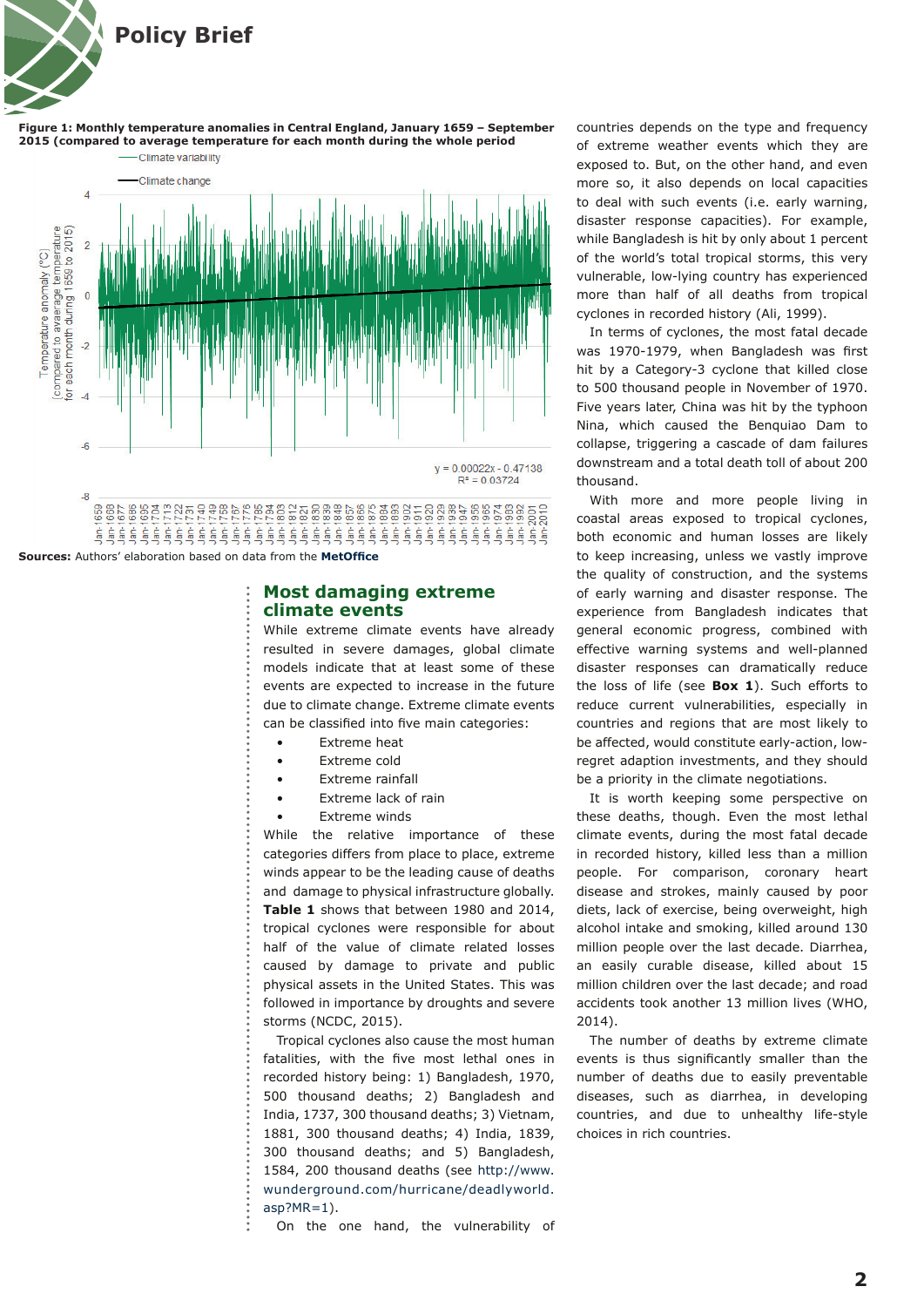**Policy Brief**



## <span id="page-2-0"></span>**New trends in climate research and adaptation policies**

Every person on Earth is vulnerable to adverse events of many different kinds. The simple statistics presented in this policy brief suggests that climate change, or even extreme climate events, currently is a relatively minor threat. It would therefore be wise to identify and implement policies that reduce current, immediate, well-known vulnerabilities and inequities, especially because these same policies would likely reduce the risk of future adverse impacts from climate change as well.

**in the US (adjusted for inflation)**

| Table 1: Accumulated losses during 1980-2014 for all billion-dollar events<br>in the US (adjusted for inflation) |                                                       |                                          |
|------------------------------------------------------------------------------------------------------------------|-------------------------------------------------------|------------------------------------------|
| <b>Disaster type</b>                                                                                             | <b>Inflation-adjusted losses</b><br>(billions of USD) | <b>Percent of total</b><br><b>losses</b> |
| Tropical<br>cyclone                                                                                              | 539                                                   | 50.1%                                    |
| Drought                                                                                                          | 206                                                   | 19.0%                                    |
| Severe storm                                                                                                     | 155                                                   | 14.5%                                    |
| Flooding                                                                                                         | 88                                                    | 8.2%                                     |
| Winter storm                                                                                                     | 37                                                    | 3.4%                                     |
| Wildfire                                                                                                         | 26                                                    | 2.4%                                     |
| Freeze                                                                                                           | 25                                                    | 2.4%                                     |
| <b>Total</b>                                                                                                     | 1076                                                  | 100.0%                                   |

**Sources:** Author's elaboration based on data from **[the National Oceanic and](http://www.ncdc.noaa.gov/billions/summary-stats)  [Atmospheric Administration](http://www.ncdc.noaa.gov/billions/summary-stats)**

> For example, investing in relatively cheap measures to prevent the debilitating impacts of malaria, diarrhea and intestinal worms in the poorest countries would not only immediately improve the quality of life for some of the most disadvantaged population groups in the world, but it would make the same people better able to handle adverse shocks in the future, as they would be healthier, better educated and wealthier due to these interventions.

 These more rational priorities are beginning to emerge in the climate change literature. A recent survey by Watkiss (2015) identifies a number of important changes in the framing of adaptation studies, which are consistent with the more practical, early implementation, lowregret recommendations demanded by policy makers.

First, there has been a shift away from sciencefirst, impact-assessment driven methods based on highly uncertain future climate scenarios towards more practical approaches focusing on adaptation assessments (Watkiss, 2015).

Second, there is a greater emphasis on integrating (mainstreaming) adaptation into current policy and development, rather than implementing it as a stand-alone activity (Watkiss, 2015). Third, there has been a shift to differentiate the phasing and timing

of adaptation, with an increasing recognition of uncertainty. This new approach takes current climate variability as a starting point, considering early low-regret options first and then longer-term adaptation interventions using decision making under uncertainty and iterative adaptive management (Watkiss, 2015).

## **Early, no- or low-regret adaption options**

No- and low-regret actions constitute good starting points for early adaptation, as they address immediate vulnerabilities and inequities while at the same time laying the foundations for future resilience. Some of these no-regret actions address existing risks from extreme climate events while others are simply sound development policies. DFID (2014) reviews a large number of early adaptation options with high benefit-cost ratios.

However, the fact that all these no-regret actions have not already been implemented, indicates that important capacity constraints or transaction costs may exist, especially in developing countries. Part of early adaption efforts therefore needs to include capacity building, including institutional strengthening, awareness-raising, access to timely information, effective communication systems, and probably also some tools to help decide between hundreds, if not thousands, of different possible interventions.

## **Mainstreaming adaptation into development**

There is a strong overlap between many adaption activities and existing development priorities. For example, irrigation systems help adapt to increasingly unpredictable precipitation, but it is an old technology that has been used for millennia to deal with insufficient or irregular rainfall.

This overlap sometimes raises the question of additionality, as poor countries have been promised additional funds for adaptation, in addition to the aid they already receive for development. However, both objectives can be achieved more efficiently if adaptation gets integrated (mainstreamed) into existing development priorities and activities (DFID, 2014). Andersen (2014) argues that we should be looking for synergies instead of additionality, and design interventions that serve multiple purposes (development, adaptation and mitigation).

For example, large tree planting programs in cities could help the population adapt to a warmer climate because the trees will provide refreshing shade in the future. At the same